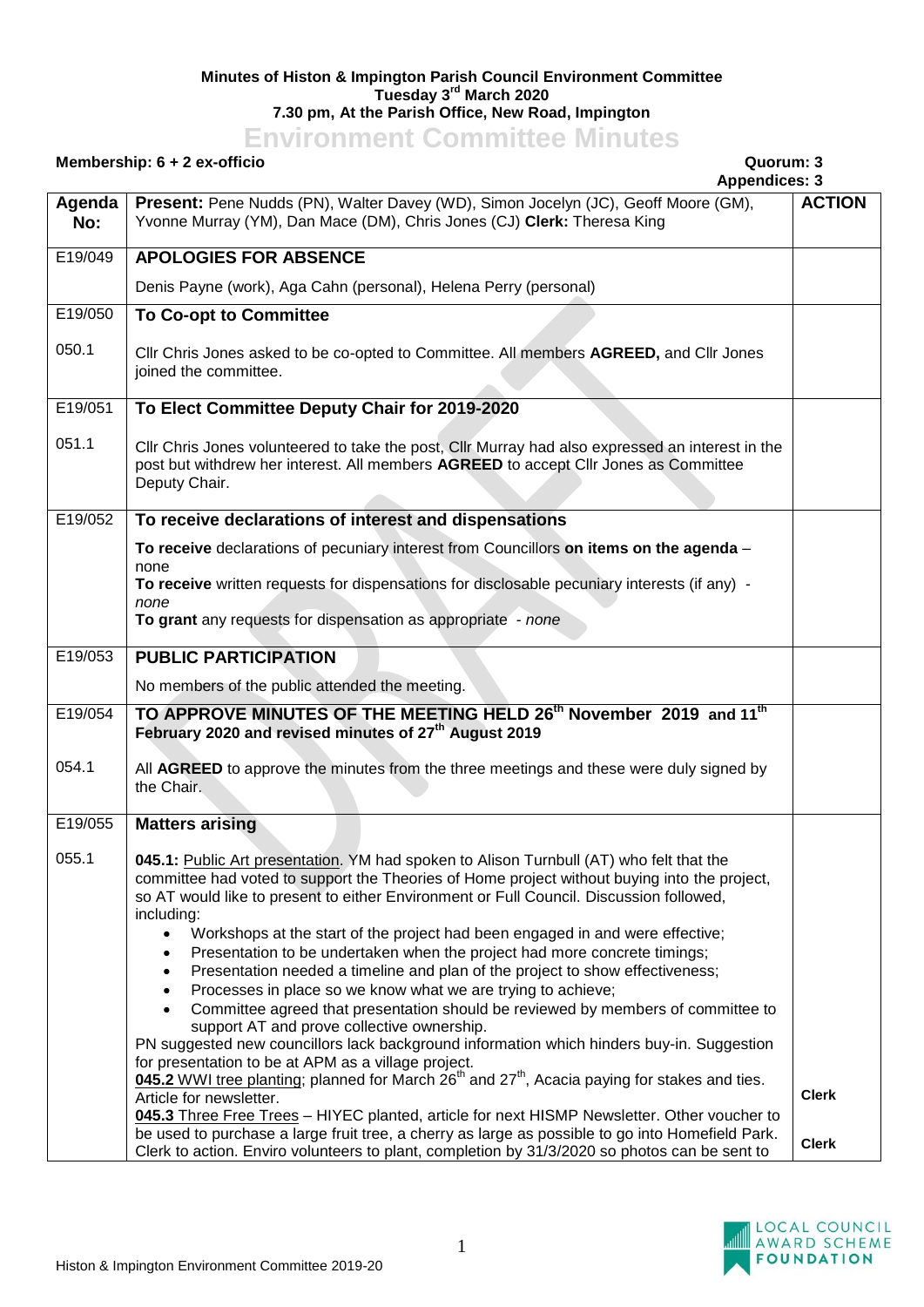| 055.2   | SCDC.<br>09.2 Letter to IVC & Hospital - PN has actioned letter to hospital.<br>031.1 referring to 19/022.1 Purchase of two additional oaks: two ordered from Barchams for<br>delivery in September, may require additional costs for planting. Two trees more expensive as<br>previous order had discount for bulk purchase.<br>Outstanding Projects: it was agreed that project priorities be discussed in detail at the next                                   |                                       |
|---------|-------------------------------------------------------------------------------------------------------------------------------------------------------------------------------------------------------------------------------------------------------------------------------------------------------------------------------------------------------------------------------------------------------------------------------------------------------------------|---------------------------------------|
|         | workshop for the coming financial year, using previous 5 year plan/presentation. PN<br>suggested projects must have some mechanism to record items we have committed to for<br>Neighbourhood Plan, and climate emergency. PN requested a standing agenda item be added<br>for Climate emergency. Noted that there is currently a £3,000 specified reserve budget for<br>Homefield Park Play equipment, item on next agenda to agree reallocation of funds towards | Workshop<br>Agenda<br><b>Item</b>     |
|         | Glaze Pavilion project. Brook Desilting not happened yet, Clerk expressed concerns on timing<br>as nearly bird nesting time, PN suggested hiring matting be put down as a solution to get it<br>done. Clerk to progress item with South Cambs.                                                                                                                                                                                                                    | <b>Next</b><br>Agenda<br><b>Clerk</b> |
|         |                                                                                                                                                                                                                                                                                                                                                                                                                                                                   |                                       |
| E19/056 | <b>To Receive Reports</b>                                                                                                                                                                                                                                                                                                                                                                                                                                         |                                       |
| 056.1   | Clerk's Report received, following items discussed.                                                                                                                                                                                                                                                                                                                                                                                                               |                                       |
|         | Tree planting:<br>• PN said need to identify spaces and plans for tree planting;                                                                                                                                                                                                                                                                                                                                                                                  |                                       |
|         | Hold District and County councils to task for not replacing trees they have removed;<br>$\bullet$                                                                                                                                                                                                                                                                                                                                                                 |                                       |
|         | • Identify landowners who might have land as identified by the call for sites request                                                                                                                                                                                                                                                                                                                                                                             |                                       |
|         | (awaiting information from SCDC).<br>Burial Ground - non compliant plot: Clerk to action giving a date definition as to when it will be                                                                                                                                                                                                                                                                                                                           |                                       |
|         | actioned so it can be enforced.                                                                                                                                                                                                                                                                                                                                                                                                                                   | <b>Clerk</b>                          |
|         | Open Spaces Bookings: Committee happy for current year's requests to go ahead. PN<br>responded to request received from PHD student re public display of local history project,                                                                                                                                                                                                                                                                                   |                                       |
|         | using CKH. PN had responded positively but requested a specific plan to show committee for                                                                                                                                                                                                                                                                                                                                                                        |                                       |
|         | approval.<br>Issue at 31 The Coppice: Clerk verbally updated that resident is monitoring structural damage                                                                                                                                                                                                                                                                                                                                                        |                                       |
|         | but has requested some tree work be undertaken. More information to be provided to<br>committee for next meeting so a decision can be made as to the course of action, Clerk to<br>provide costings and information.                                                                                                                                                                                                                                              | <b>Next</b><br>Agenda                 |
| 056.2   |                                                                                                                                                                                                                                                                                                                                                                                                                                                                   |                                       |
|         | Tree Warden Report - no written report received.<br>Tree Warden gave verbal report, highlights as follows:                                                                                                                                                                                                                                                                                                                                                        |                                       |
|         | • Chair queried how tree work should be authorised in terms of financial commitment;                                                                                                                                                                                                                                                                                                                                                                              |                                       |
|         | • Meeting with resident re Villa Road/South Road area - overgrown, area youngsters use<br>to play but County Council land so does committee want to approve funding for work -<br>next agenda item.                                                                                                                                                                                                                                                               | <b>Next</b><br>Agenda                 |
|         | • Upcoming Tree surveys with Hayden - Clerk to contact them to see when they are                                                                                                                                                                                                                                                                                                                                                                                  | <b>Clerk</b>                          |
|         | available to do surveys as needed in full leaf as in winter last time.<br>• Develop a procedure for emergency works such as those created by storm Ciara.                                                                                                                                                                                                                                                                                                         |                                       |
|         | Create a draft specific to tree works and list approved contractors. Feed this into<br>Emergency Plan at Full Council - Clerk to create draft for discussion at next meeting.                                                                                                                                                                                                                                                                                     | <b>Clerk/Next</b><br>Agenda           |
| 056.3   | Allotments Report- no written report                                                                                                                                                                                                                                                                                                                                                                                                                              |                                       |
|         | Verbal report given, highlights as follows:                                                                                                                                                                                                                                                                                                                                                                                                                       |                                       |
|         | • Clerk to provide updated plans and waiting lists to PN;                                                                                                                                                                                                                                                                                                                                                                                                         | <b>Clerk</b>                          |
|         | • Gatehouse Road fence will need repainting in spring'<br>• Gatehouse Road allotments - suggested advert in newsletter re vacancies;                                                                                                                                                                                                                                                                                                                              |                                       |
|         | • Fly tipping at Gatehouse Road - procedure required to define how to order skip<br>• Gatehouse Road: Reaffirm with grass contractor, keep haulage way clear.                                                                                                                                                                                                                                                                                                     | <b>Clerk/RFO</b>                      |
|         | • Gatehouse paths need stimming<br>• Water supply at Gatehouse Road should be on project list, as should composting toilet,<br>Clerk to add.                                                                                                                                                                                                                                                                                                                      | <b>Clerk</b>                          |
| 056.4   | Sustainability Report - none received.                                                                                                                                                                                                                                                                                                                                                                                                                            |                                       |
| 056.5   | HICOP - General maintenance undertaken at Orchard. Hedge kept low so view of orchard is<br>not restricted. Pruning also undertaken at Clay Close Pocket Park and IVC. Request received                                                                                                                                                                                                                                                                            |                                       |

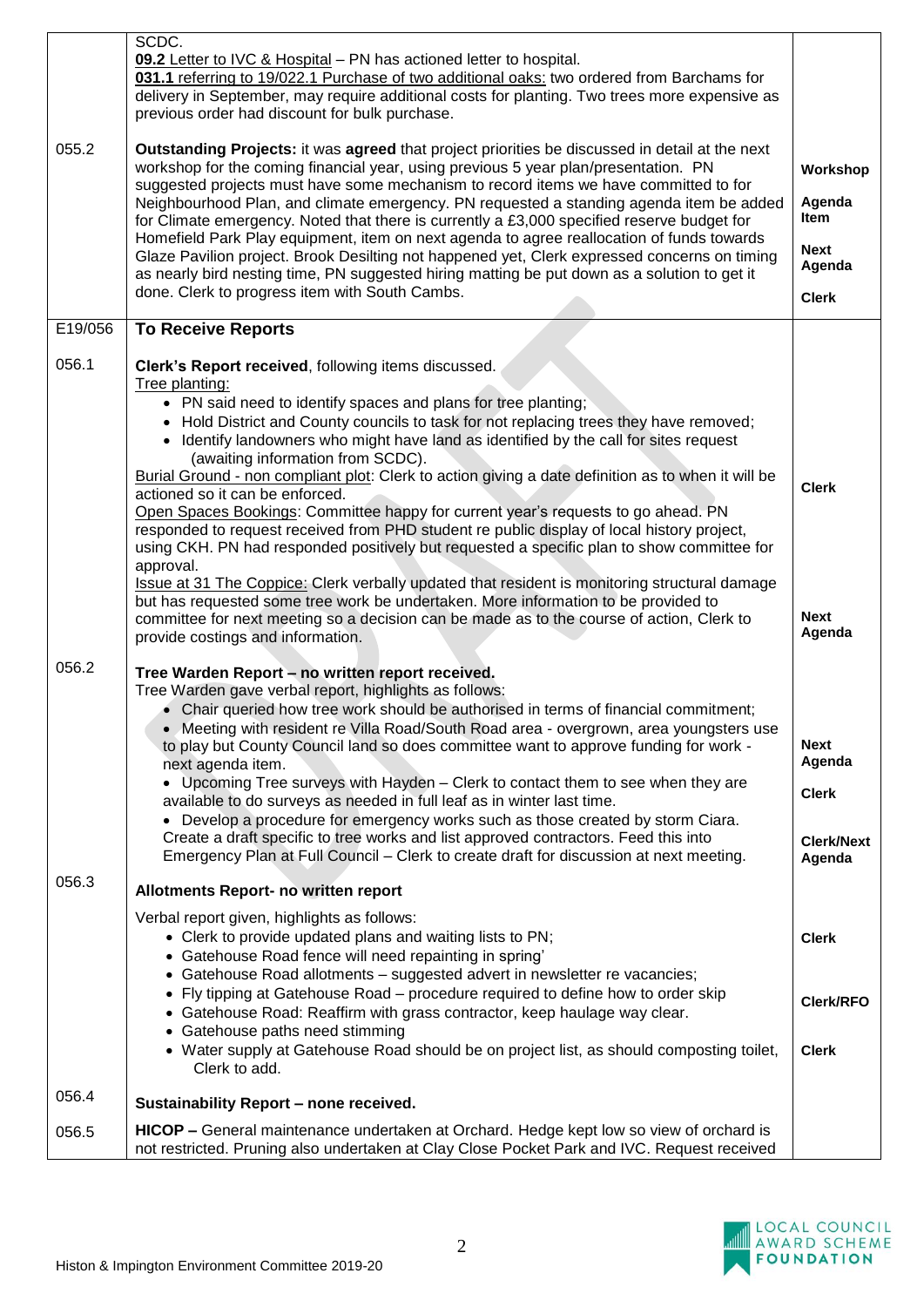|         | for Book Trail event to be held at Orchard, HICOP group to discuss at next meeting.                                                                                                                                                                                                                                                                                                                                                                                                                                                                                                                                                                                                                                                                                                                                                                                                                                                                                                                                                                                        |                         |
|---------|----------------------------------------------------------------------------------------------------------------------------------------------------------------------------------------------------------------------------------------------------------------------------------------------------------------------------------------------------------------------------------------------------------------------------------------------------------------------------------------------------------------------------------------------------------------------------------------------------------------------------------------------------------------------------------------------------------------------------------------------------------------------------------------------------------------------------------------------------------------------------------------------------------------------------------------------------------------------------------------------------------------------------------------------------------------------------|-------------------------|
| 056.6   | HI Trees - Meeting between landowner and Highways England representative. Delay in plans<br>as until A14 Improvement work is complete it is unclear where boundary of HE land lies.<br>Planting being planned for winter 2020. Good feedback on species. 30 specimen trees to be<br>planted in field. PN queried waterlogging at bottom of embankment near intended planting<br>area - DM understands new drainage ditch put in as part of A14 improvements will alleviate<br>issue.                                                                                                                                                                                                                                                                                                                                                                                                                                                                                                                                                                                       |                         |
| E19/057 | <b>Other Matters</b>                                                                                                                                                                                                                                                                                                                                                                                                                                                                                                                                                                                                                                                                                                                                                                                                                                                                                                                                                                                                                                                       |                         |
| 057.1   | Workshops held 27 <sup>th</sup> October and 30 <sup>th</sup> January 2020<br>Issues and projects discussed at workshops. Useful vehicle to decide on projects to prioritise<br>for the coming year. No further dates outlined, committee members suggested Thursdays not<br>the best day, Tuesdays possibly a better day. No further dates planned, Clerk to find suitable<br>date in April.                                                                                                                                                                                                                                                                                                                                                                                                                                                                                                                                                                                                                                                                               | <b>Clerk</b>            |
| 057.2   | <b>Review and approve Burial Ground Regulations</b><br>Rules and regulations had been updated to reflect burial charges for under 18's, BRAAM<br>registration, defined sizes for memorials. Members suggested two changes to the regulations:<br>item 5 on the general regulations should indicate that any costs accrued by the Parish Council<br>for removal of anything would be at the families' cost; Item 6 on the Health and Safety section<br>be updated to say "put in writing" in the dealings with the ground person. Subject to these<br>changes, all AGREED to accept the regulations and fees                                                                                                                                                                                                                                                                                                                                                                                                                                                                |                         |
| 057.3   | "Happy to Chat bench"<br>Various options were discussed covering:<br>Location – suggestions included the new seats to be installed around trees at the<br>Orchard, any new benches at the School Hill development;<br>Cost - would need a capital expenditure request;<br>Project owners to progress - GM suggested contacting HICOM Mental Wellbeing, see<br>if we could use an existing bench, and get a plaque. Clerk delegated to discuss with<br>HICOM.                                                                                                                                                                                                                                                                                                                                                                                                                                                                                                                                                                                                               | <b>Clerk</b>            |
| 057.4   | Request to put up signs for no-mow verges sign for B1049 section<br>HI Sustainability would like to put up a sign as per circulated picture to ensure no-mow option<br>is known about and kept to, as last year residents cut the area. Ensure section is defined as<br>no mow past the dog bin. All <b>AGREED</b> to approve request on the proviso that all no mow<br>areas have signs, that they are laminated, and that B1049 area is well defined. PN suggested<br>this should be added to a review of the grass cutting contract this year so the areas are<br>reaffirmed as no now and specified in the contract.                                                                                                                                                                                                                                                                                                                                                                                                                                                   | Clerk/PN/<br><b>RFO</b> |
| 057.5   | Tony Hillier Sculpture Adoption - paper attached<br>Discussion was had on the paper. Items included:<br>Sculptures available - Camel, Sewing, Man with Grandchild, possibly stainless steel<br>dog although this was felt to be less in character with Tony's work;<br>Locations - PN suggested not ruling out placement on non-Parish council owned land<br>such as School Hill. Decision on location needs to be correct from outset as cost to<br>relocate would be expensive;<br>Liability and Insurance would need to be reviewed first, as would planning permission;<br>$\bullet$<br>Next step a costing exercise e.g. cost of lifting Camel, any ground works;<br>Two sites to be suggested for each piece, then public consulted.<br>All AGREED in favour in principle, CJ to work with office in order to produce a paper to be<br>submitted for Capital Bid to Full Council, as quickly as possible. To be followed by a public<br>event, possibly on the Village Green, to gauge residents view on the project.<br>Cllr Murray left the meeting at this point. | <b>CJ/Clerk</b>         |
| 057.6   | Budgets update for 2019/2020 as of 03/02/2020<br>This was provided as an indication of spend at this point. Clerk suggested changing budget<br>descriptions for clearer understanding in the new financial year. All AGREED to take<br>recommendation of the RFO and the Clerk.                                                                                                                                                                                                                                                                                                                                                                                                                                                                                                                                                                                                                                                                                                                                                                                            | <b>Clerk/RFO</b>        |
| 057.7   | To agree purchase of paints for BT Phone Box and agree to paint in spring 2020                                                                                                                                                                                                                                                                                                                                                                                                                                                                                                                                                                                                                                                                                                                                                                                                                                                                                                                                                                                             |                         |